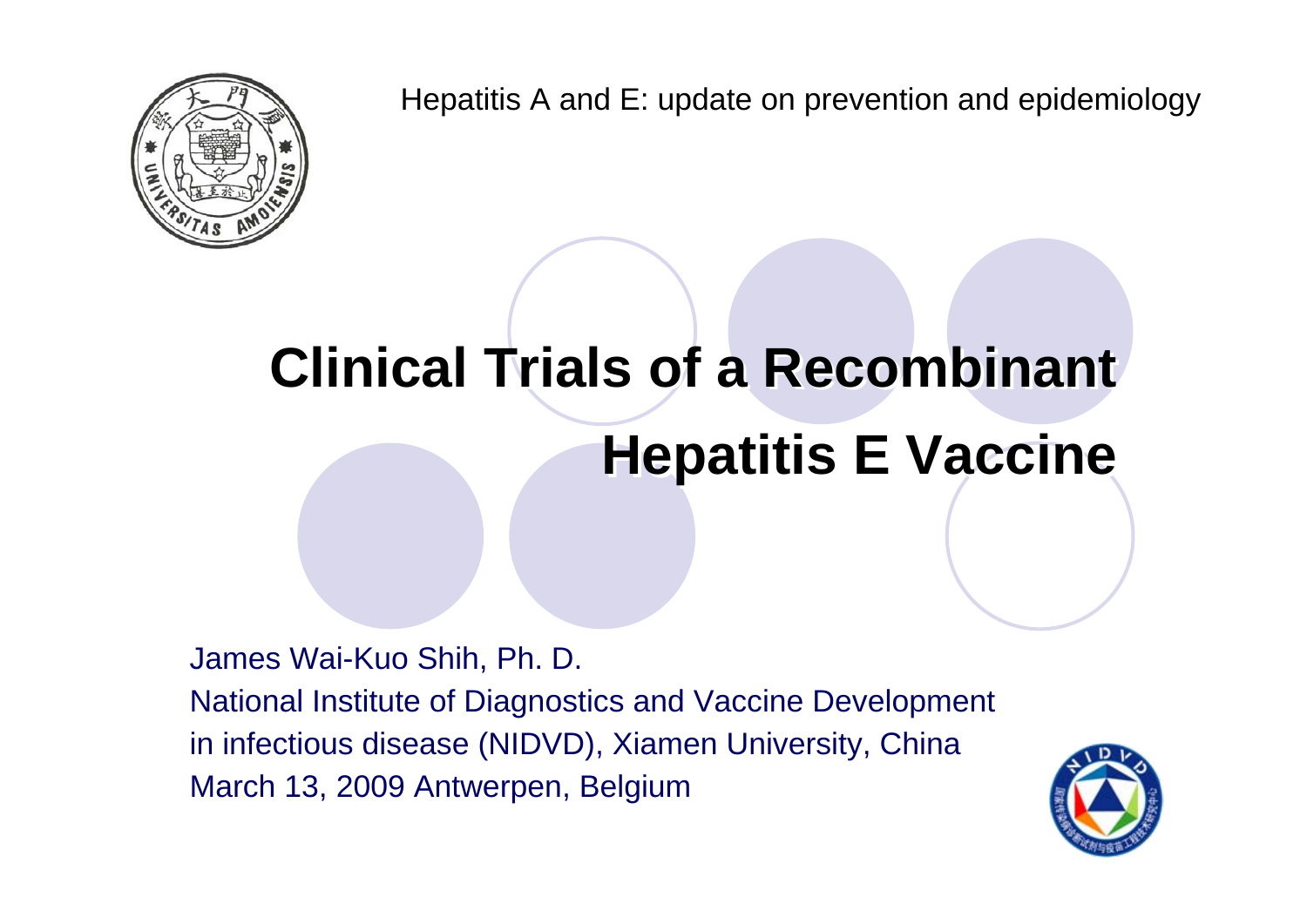

 $\bullet$ **Phase III clinical trial**

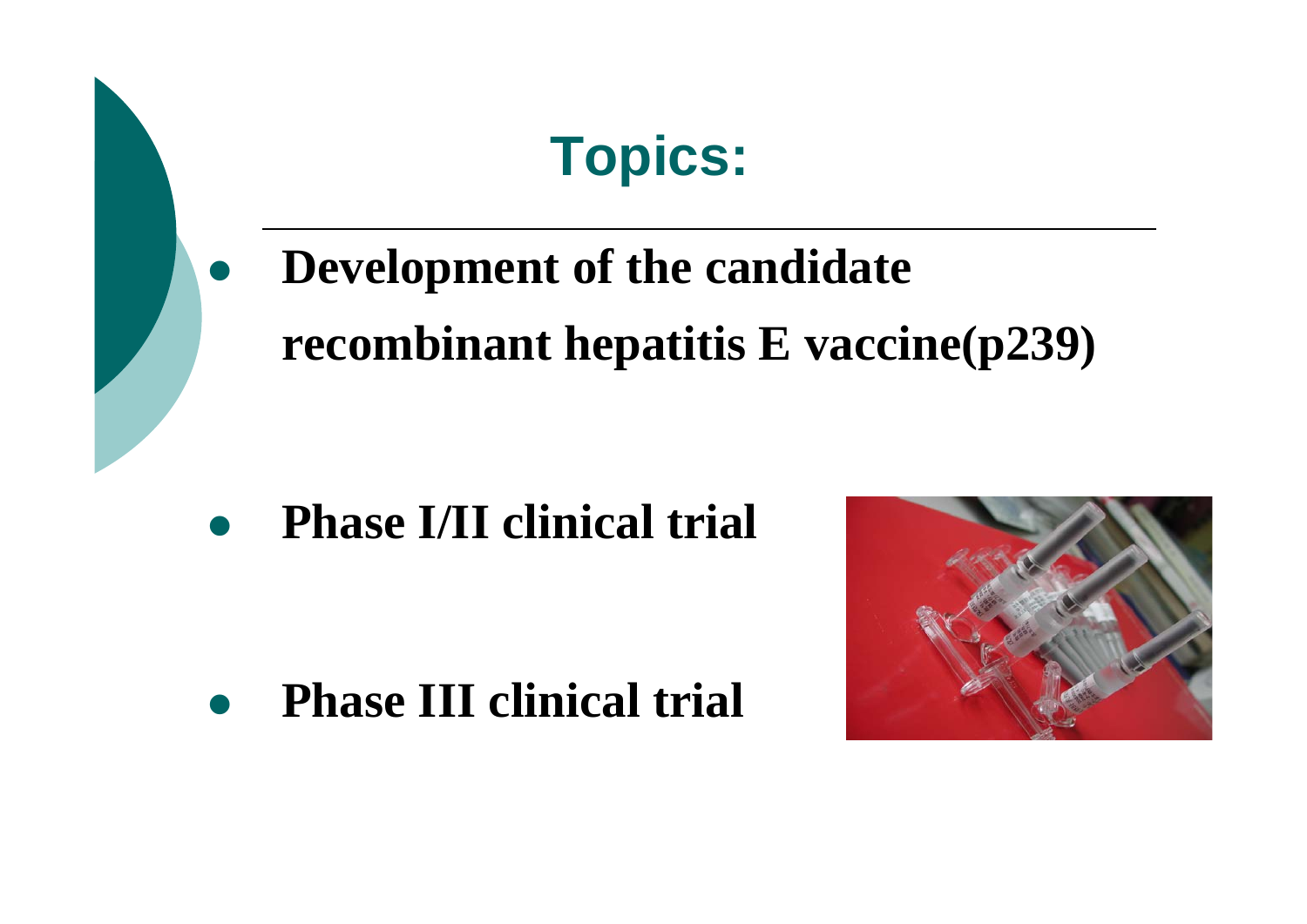## **Recombinant HEV Structural Proteins**

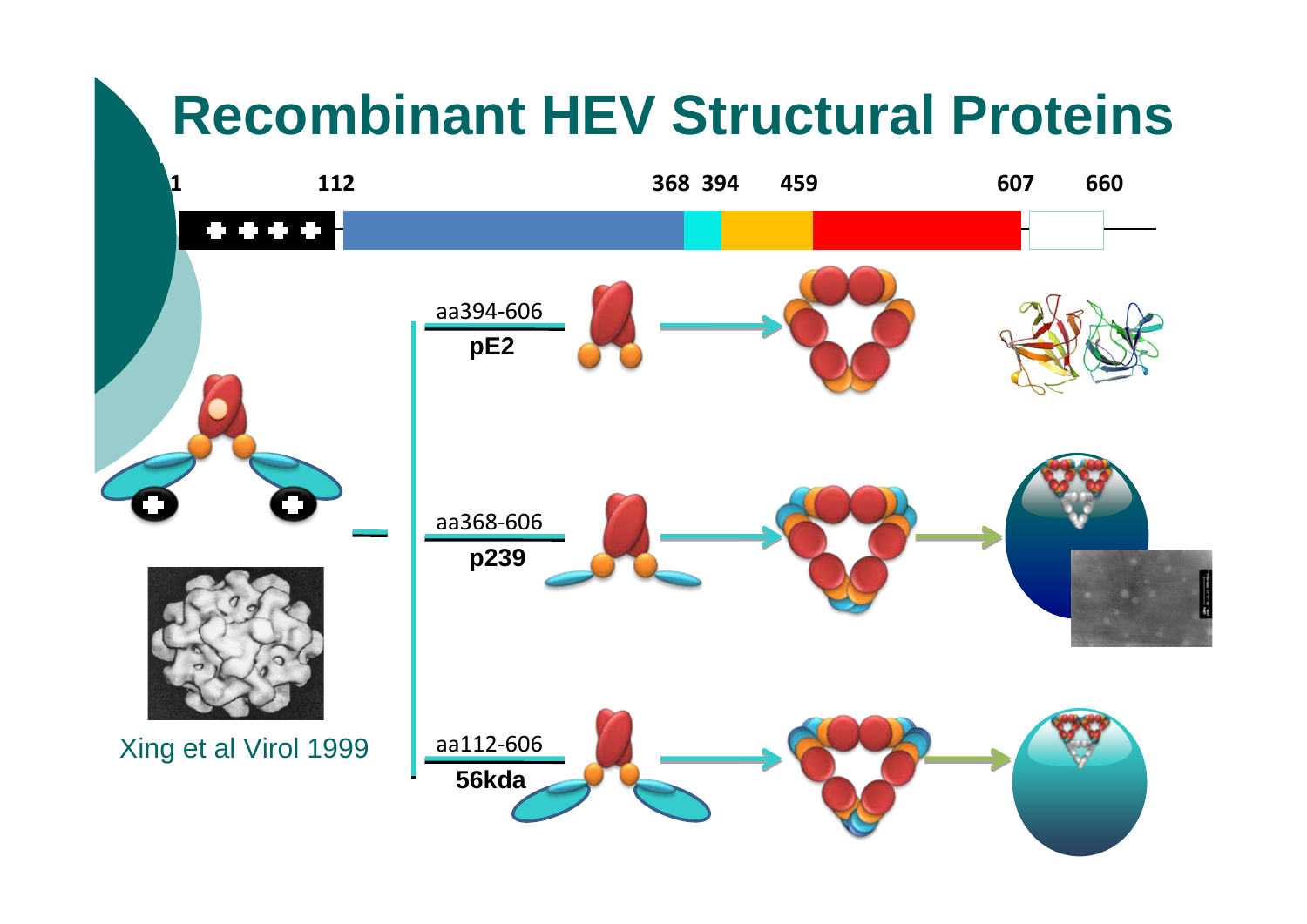# **Quality Control of p239**

| Product: HEVAC     |                                   |                                     | Mfg. Date: Apr 2003 |                       |  |  |
|--------------------|-----------------------------------|-------------------------------------|---------------------|-----------------------|--|--|
| Batch No: 20030401 |                                   |                                     | Pack size: 0.5 ML   |                       |  |  |
| S.No               | <b>Tests</b>                      | <b>Specifications</b>               |                     | <b>Result</b>         |  |  |
| $\mathbf{1}$       | <b>Fill volume</b>                | $0.5 - 0.6$ ml                      |                     | Passes                |  |  |
| $\overline{2}$     | Appearance                        | White turbid liquid                 |                     | Whitish turbid liquid |  |  |
| 3                  | <b>Identity-ELISA</b>             | <b>Should identify</b>              |                     | <b>Identifies</b>     |  |  |
| $\overline{4}$     | Al <sup>+++</sup> content         | Al(OH) <sub>3</sub> 1.4~1.8 mg / ml |                     | $0.56$ mg / ml        |  |  |
| 5                  | <b>Thiomersal content</b>         | $39.0 - 67.0 \mu g/ml$              |                     | 50 $\mu$ g / ml       |  |  |
| 6                  | pH                                | $6.1 - 7.4$                         |                     | 6.65                  |  |  |
| $\overline{7}$     | <b>Sterility</b>                  | <b>Shall comply</b>                 |                     | Passes                |  |  |
| 8                  | <b>Abnormal toxicity</b>          | <b>Shall comply</b>                 |                     | Passes                |  |  |
| 9                  | <b>Bacterial</b><br>endotoxins    | Less than 10 EU / 0.5ml             |                     | Passes                |  |  |
| 10                 | <b>Relative potency</b><br>(ED50) | Less than 1.5 $\mu$ g               |                     | 0.113                 |  |  |

 $0.01$  $0.10$  $1.00$ 10.00 100.00 1.00E+03 1.00E+04 Radius (nm)

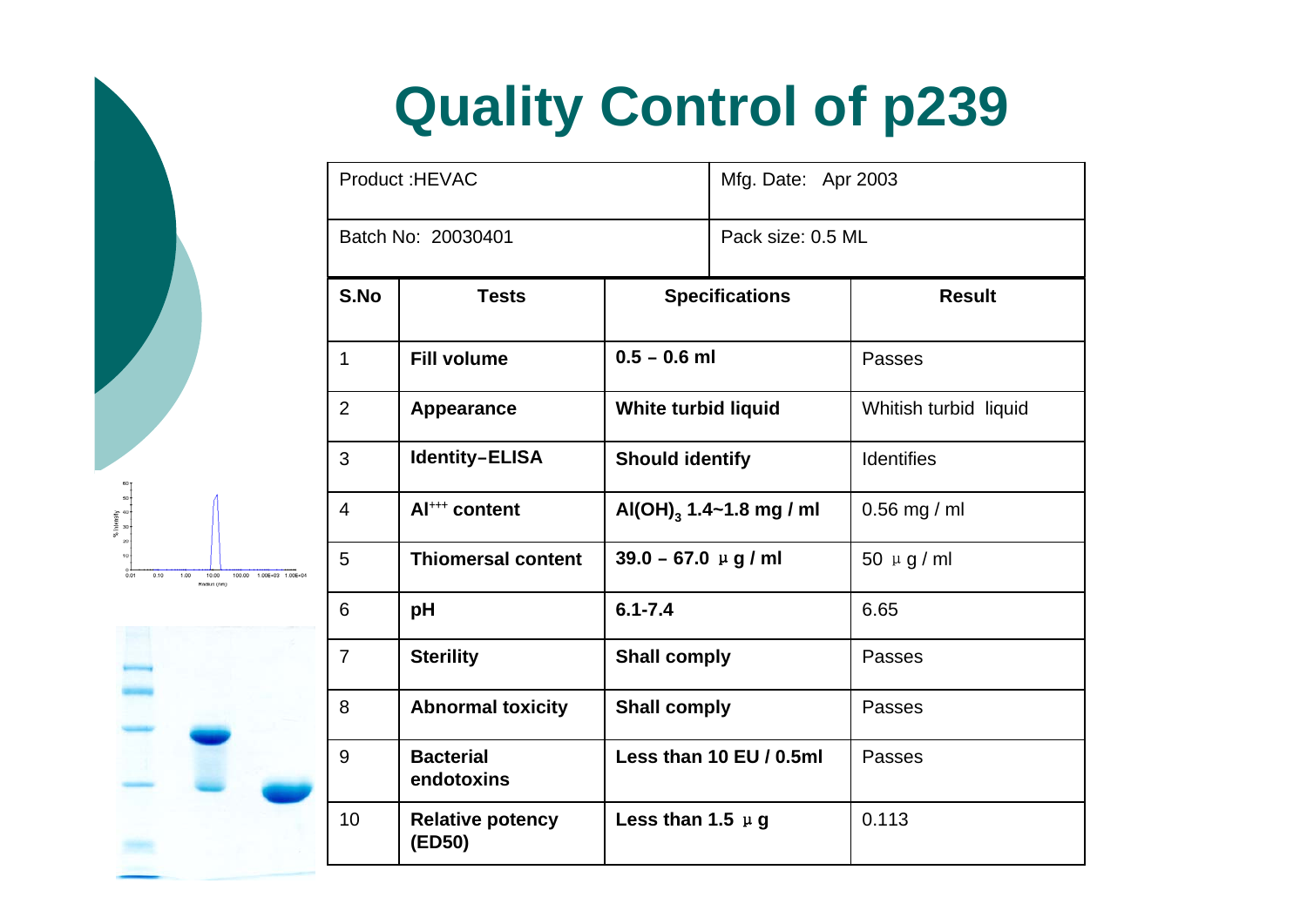### **Phase I/II Clinical Trials**







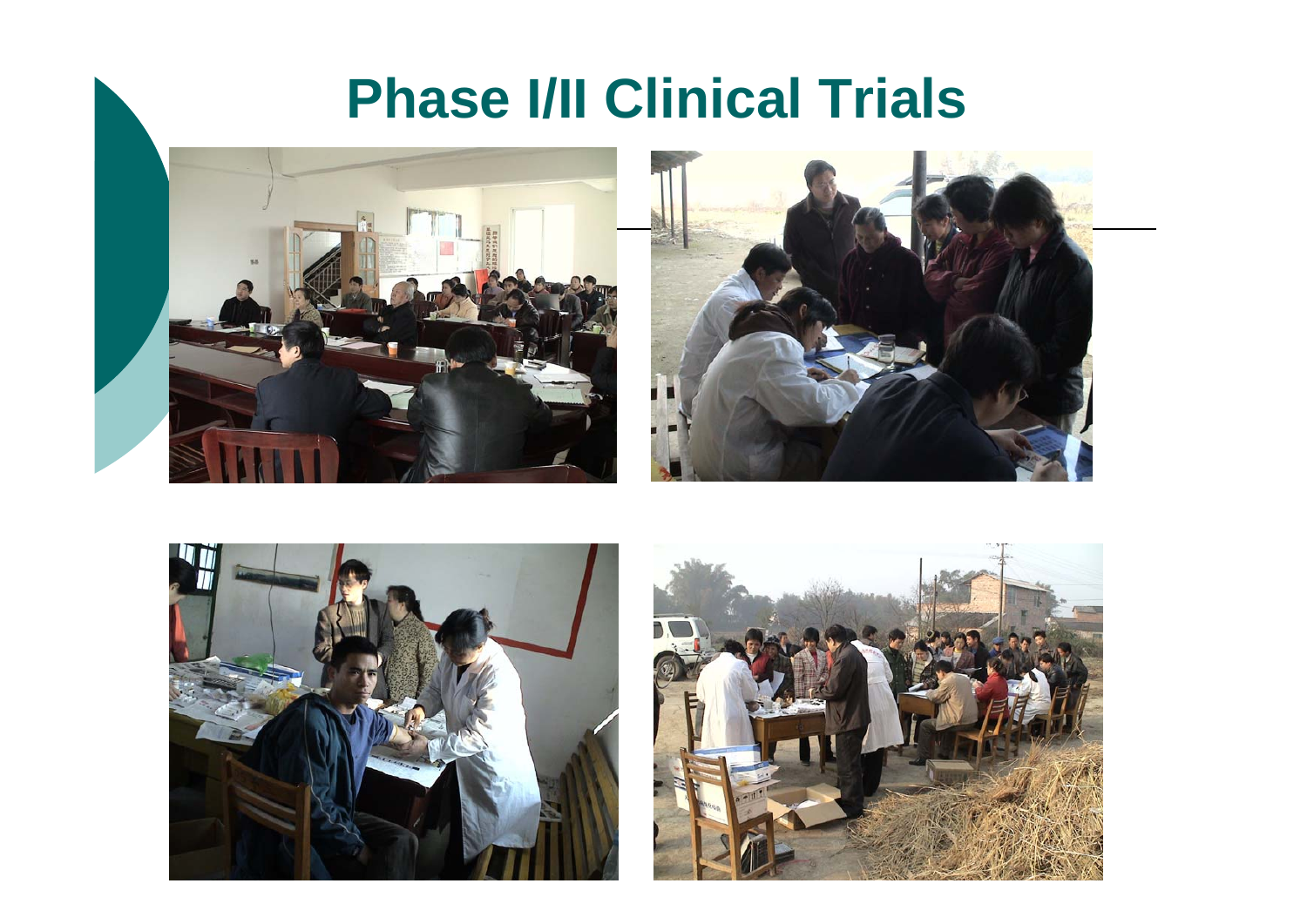### **Serology in General Population of the Field**

|  |           |              |            |       |                | 100                     |                  |      |                                    |    |    |
|--|-----------|--------------|------------|-------|----------------|-------------------------|------------------|------|------------------------------------|----|----|
|  | 地区        | $\mathsf{n}$ | Prevalence |       |                | 80                      |                  |      |                                    |    |    |
|  |           |              |            | crude | std            | Prevalence (%)          | 60               |      |                                    |    |    |
|  | LY        | 1047         | 58.4       | 66.1  |                | 40                      |                  |      |                                    |    |    |
|  | <b>XA</b> | 1037         | 60.4       | 59.4  |                | 20                      |                  |      |                                    |    |    |
|  | GL        | 542          | 57.8       | 49.4  |                | $\mathbf 0$<br>$\Omega$ |                  | 20   | 40                                 | 60 | 80 |
|  | <b>LC</b> | 981          | 42.2       | 42.6  |                |                         |                  |      | Age                                |    |    |
|  | <b>TD</b> | 377          | 45.6       | 38.8  |                | 100                     | $\blacktriangle$ | Male | $\Delta$ Female                    |    |    |
|  | <b>BY</b> | 1106         | 31.1       | 36.2  |                | 80                      |                  |      |                                    |    |    |
|  | <b>LS</b> | 1230         | 21         | 25.2  |                | 60                      |                  |      | $\Delta$ $\Delta$<br>$\Delta$<br>Δ |    |    |
|  | <b>LZ</b> | 964          | 43.1       | 30.4  | Prevalence (%) | 40                      |                  |      |                                    |    |    |
|  | Total     | 7284         | 43.3       | 43.5  |                | 20                      |                  |      |                                    |    |    |
|  | M         | 3440         | 45.8       | 47.1  |                | $\boldsymbol{0}$        | $\boldsymbol{0}$ | 20   | 40                                 | 60 | 80 |
|  | F         | 3844         | 41         | 39.7  |                |                         |                  |      | Age                                |    |    |

Li RC, et al. *Emerg Infect Dis* 2006,12:1682-8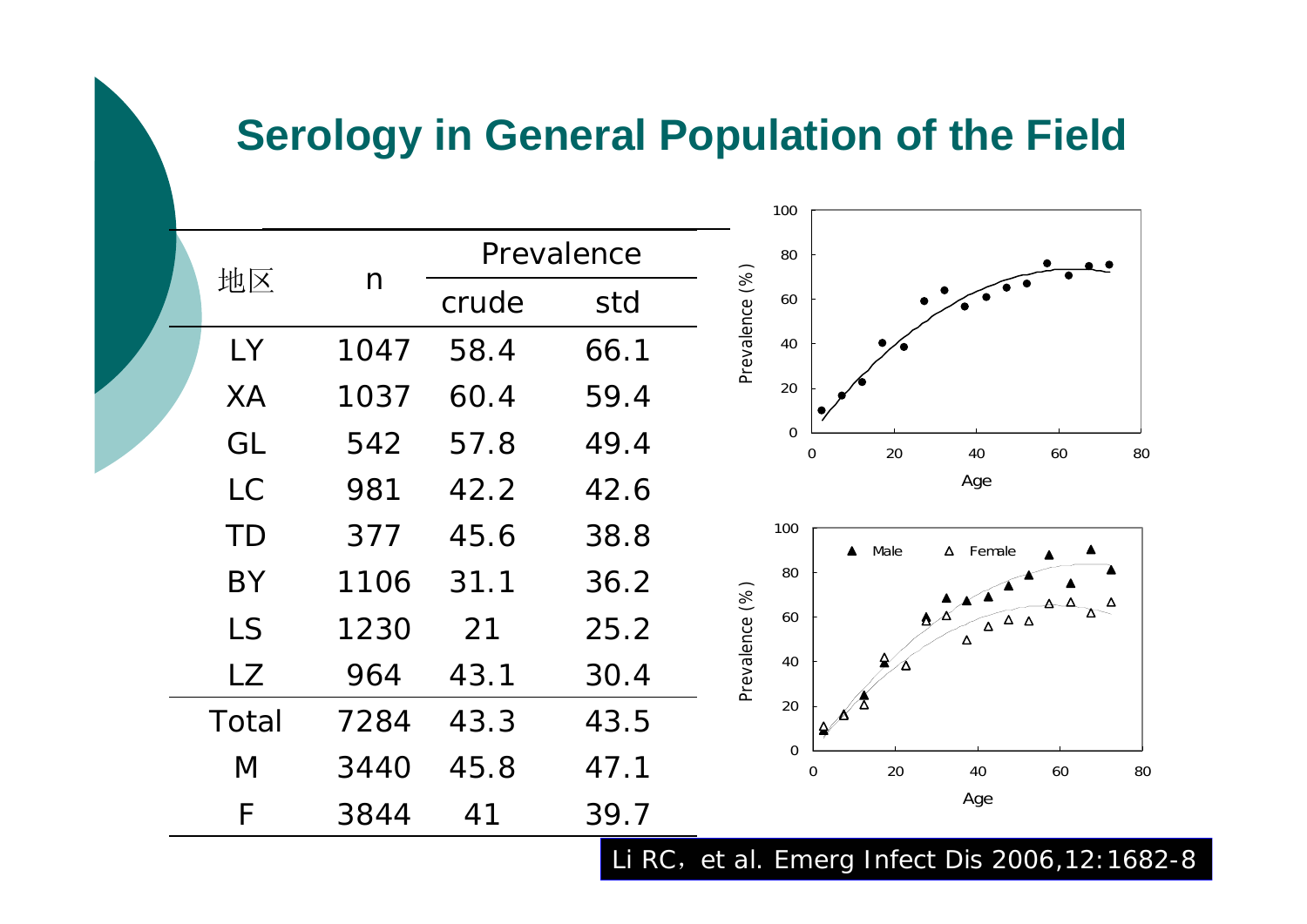## **One-Year Follow-Up Serology**

|           |      | Anti-HEV% |      | <b>Positive</b>     | <b>Negative</b>     |  |
|-----------|------|-----------|------|---------------------|---------------------|--|
| Area      | n    | 2003      | 2004 | conversion<br>% (n) | conversion<br>% (n) |  |
| LY,       | 738  | 62.2      | 78.2 | $17.9(50)$ *        | 2.0(9)              |  |
| XА        | 533  | 63.6      | 65   | 3.1(6)              | 0.3(1)              |  |
| <b>GL</b> | 340  | 58.2      | 59.4 | 4.2(6)              | 3.0(6)              |  |
| LC        | 455  | 44.4      | 44.9 | 2.0(5)              | 1.5(3)              |  |
| <b>TD</b> | 166  | 48.2      | 46.9 | 1.2(1)              | 2.5(2)              |  |
| BY        | 657  | 30.6      | 31.8 | 1.8(8)              | 0.5(1)              |  |
| LS        | 542  | 19.4      | 20.1 | 0.7(3)              | 0.0(0)              |  |
| T.        | 3431 | 46.2      | 49.1 | 4.3(79)             | 1.4(22)             |  |
| M         | 1597 | 48.5      | 52.1 | 5.0(41)             | 1.4(11)             |  |
| F         | 1834 | 44.1      | 46.5 | 3.7(38)             | 1.4(11)             |  |
|           |      |           |      |                     |                     |  |



Negative seroconversion rate (%)



#### Li RC, et al. *Emerg Infect Dis* 2006,12:1682-8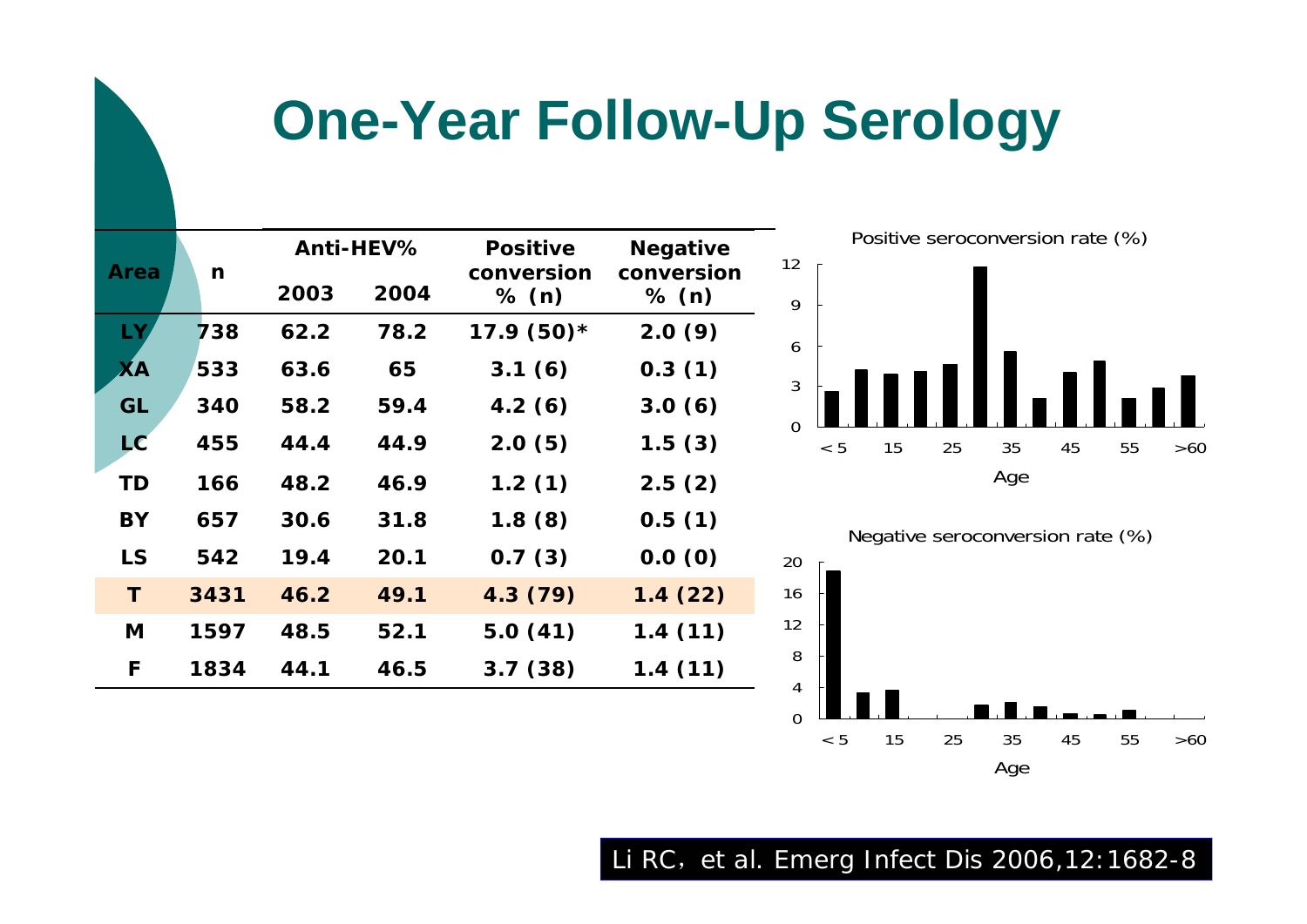#### **Progression through the dose scheduling study of the HEV 239 vaccine**

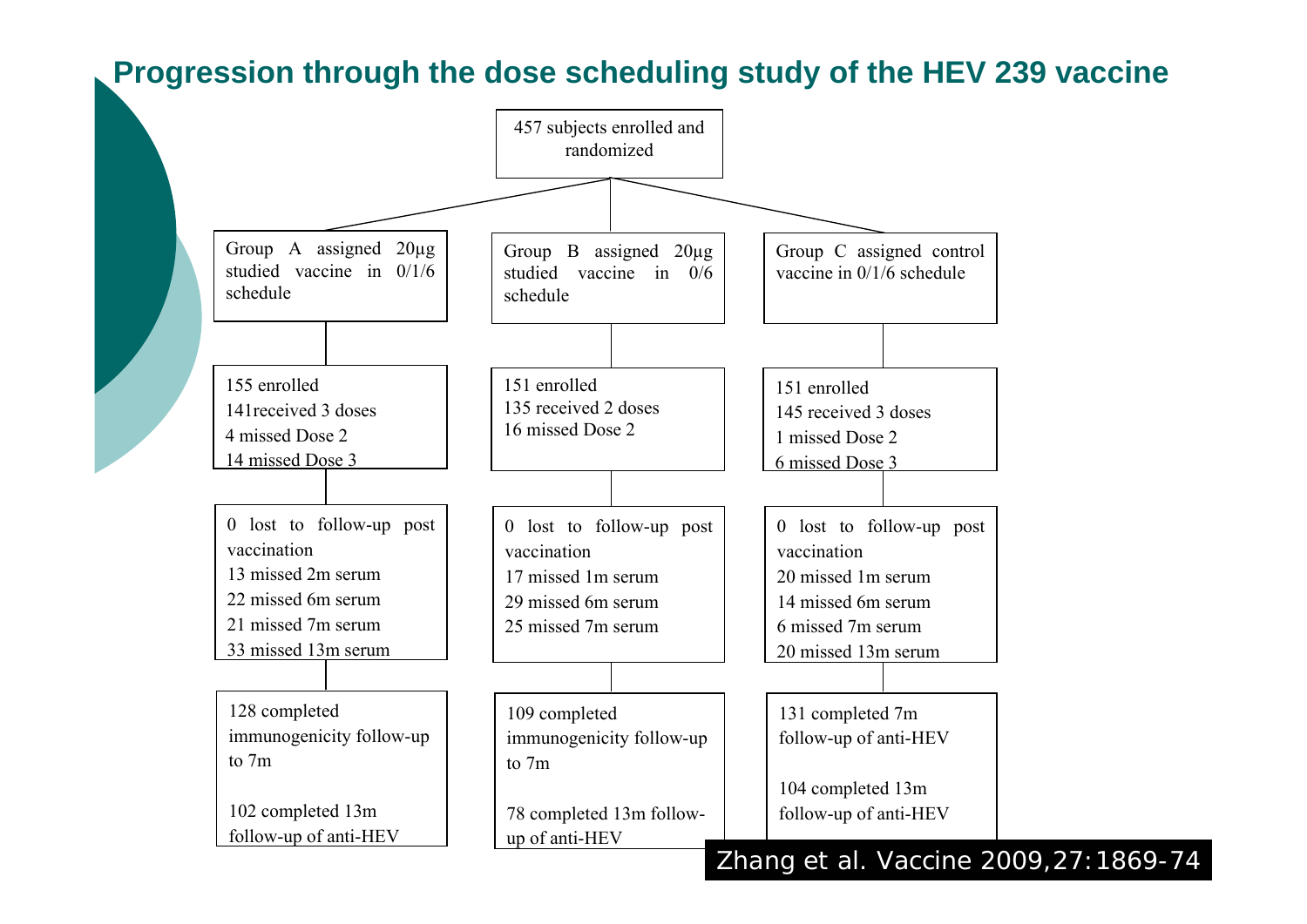#### **Progression through the dosage escalation study of the HEV 239 vaccine**

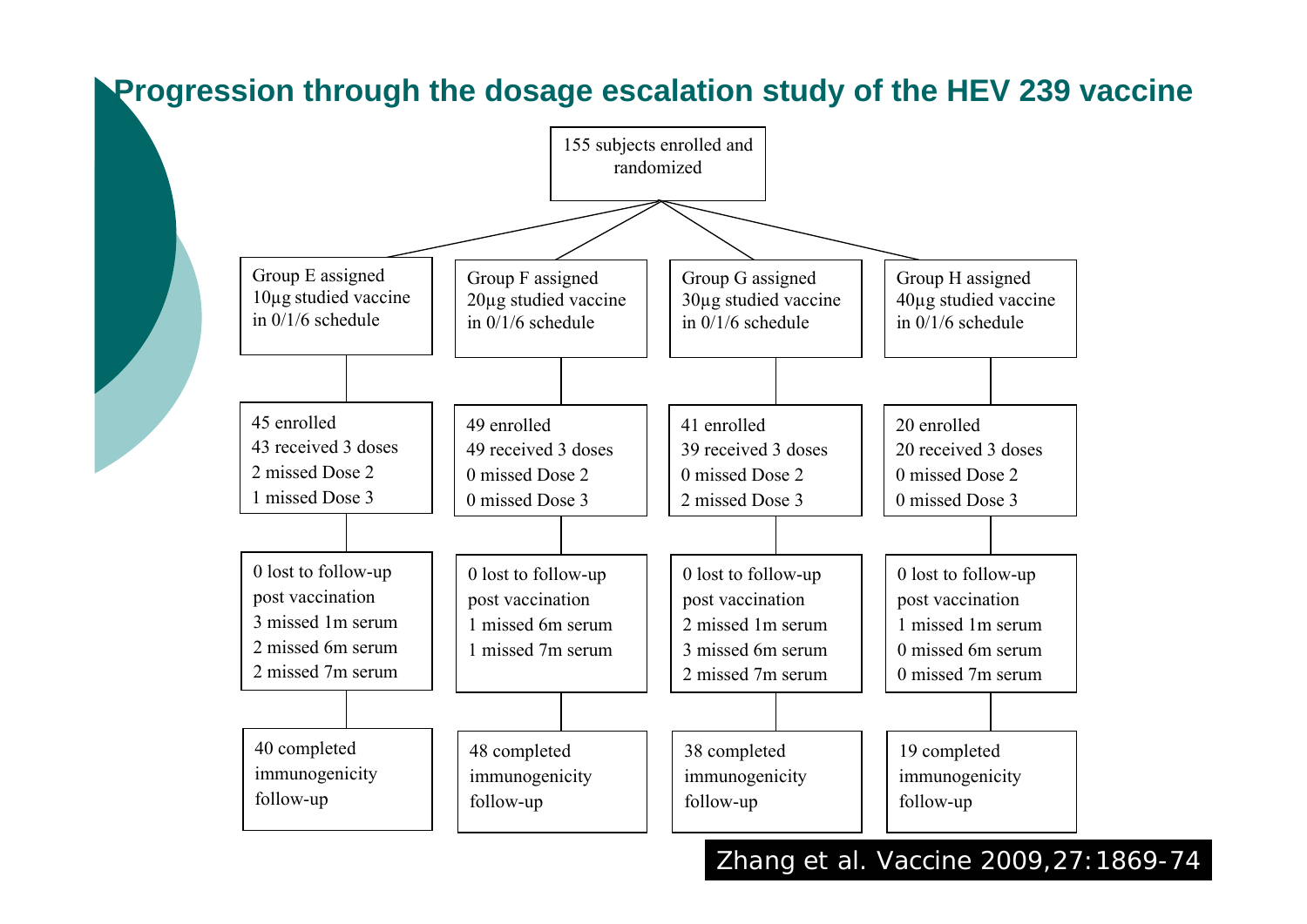### **Reactogenicity of the p239 Hepatitis E Vaccine**

| Vaccination                           |     | Enrollment                  |      |       | % Total (grade 3) AE/Dose |           |  |  |
|---------------------------------------|-----|-----------------------------|------|-------|---------------------------|-----------|--|--|
| Dose<br>group                         | No. | Age<br>Mean $\pm$ SD(range) | M/F  | doses | Local                     | Systemic  |  |  |
| 1. Dose schedule                      |     |                             |      |       |                           |           |  |  |
| A $3 \times 20 \mu$ g                 | 155 | $30.1 \pm 12.3(17 - 55)$    | 0.67 | 447   | 8.5(1.6)                  | 7.6(0)    |  |  |
| $2\times20 \,\mu g$<br>B              | 151 | $32.8 \pm 12.5(17 - 55)$    | 0.66 | 286   | 5.2(0)                    | 4.9(0)    |  |  |
| $3 \times 5$ µg Ctrl<br>$\mathcal{C}$ | 151 | $33.6 \pm 12.5(16 - 55)$    | 0.74 | 446   | $2.0(0)*$                 | 5.6(0)    |  |  |
| 2. Dosage escalation                  |     |                             |      |       |                           |           |  |  |
| $3 \times 10 \mu$ g<br>E              | 45  | $18.0 \pm 0.62(17 \sim 19)$ | 0.36 | 132   | 8.3(0)                    | 15.2(0.8) |  |  |
| $3\times20 \,\mu g$<br>$\mathbf{F}$   | 49  | $18.0 \pm 0.56(17{\sim}19)$ | 0.58 | 147   | 6.8(0)                    | 12.9(0)   |  |  |
| $3\times30 \,\mu g$<br>G              | 41  | $17.9 \pm 0.66(17{\sim}19)$ | 0.58 | 121   | 8.3(0)                    | 9.9(0)    |  |  |
| H $3\times40 \,\mu g$                 | 20  | $17.9 \pm 0.45(16 \sim 19)$ | 0.67 | 60    | 8.3(1.7)                  | 11.7(1.7) |  |  |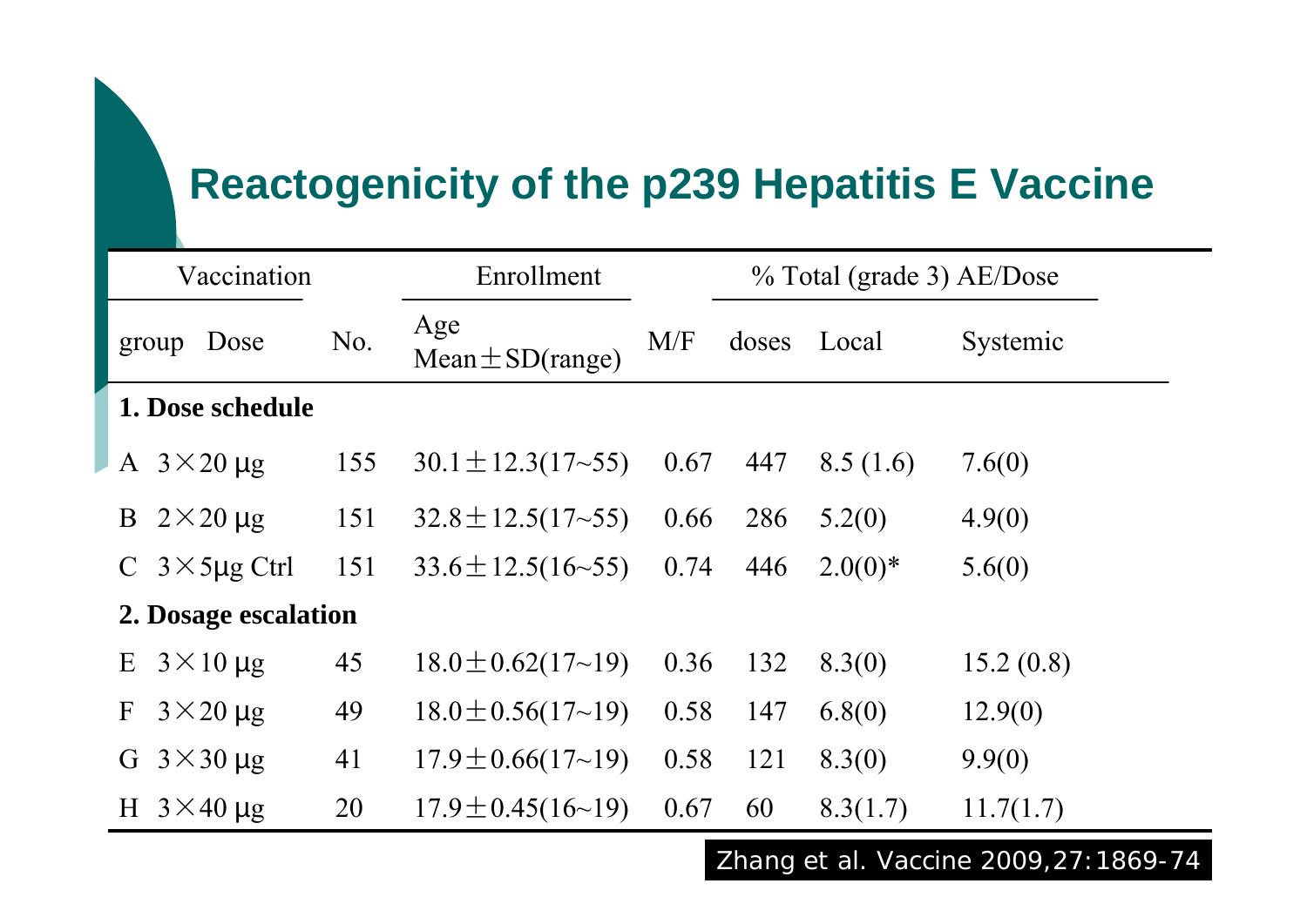### **Imunogenicity of the p239 Hepatitis E Vaccine**

| Vaccination          |                    |     | Serum IgG anti-HEV level (U / ml) |                 |           |               |  |  |
|----------------------|--------------------|-----|-----------------------------------|-----------------|-----------|---------------|--|--|
| group                | Dose               | No. | $+$ (%)                           | range           | <b>GM</b> | 95% CI        |  |  |
| 1. Dose schedule     |                    |     |                                   |                 |           |               |  |  |
| A                    | $3\times20$ µg     | 128 | 100                               | $1.6 - 106.2$   | 15.9      | $13.8 - 18.2$ |  |  |
| B                    | $2\times 20$ µg    | 109 | 98                                | $< 0.03 - 97.4$ | 8.6       | $6.5 - 11.3$  |  |  |
| C                    | $3\times$ 5µg Ctrl | 131 | 8                                 | nd              | nd        | nd            |  |  |
| 2. Dosage escalation |                    |     |                                   |                 |           |               |  |  |
| E                    | $3\times$ 10 µg    | 40  | 100                               | $0.9 - 51.0$    | 10.1      | $7.6 - 13.3$  |  |  |
| F                    | $3\times 20$ µg    | 44  | 100                               | $5.3 - 56.7$    | 15.9      | $13.6 - 18.5$ |  |  |
| G                    | $3\times30$ µg     | 38  | 100                               | $5.4 - 63.9$    | 18.4      | $15.5 - 21.9$ |  |  |
| H                    | $3\times$ 40 µg    | 19  | 100                               | $18.4 - 126.4$  | 23.4      | $16.0 - 33.8$ |  |  |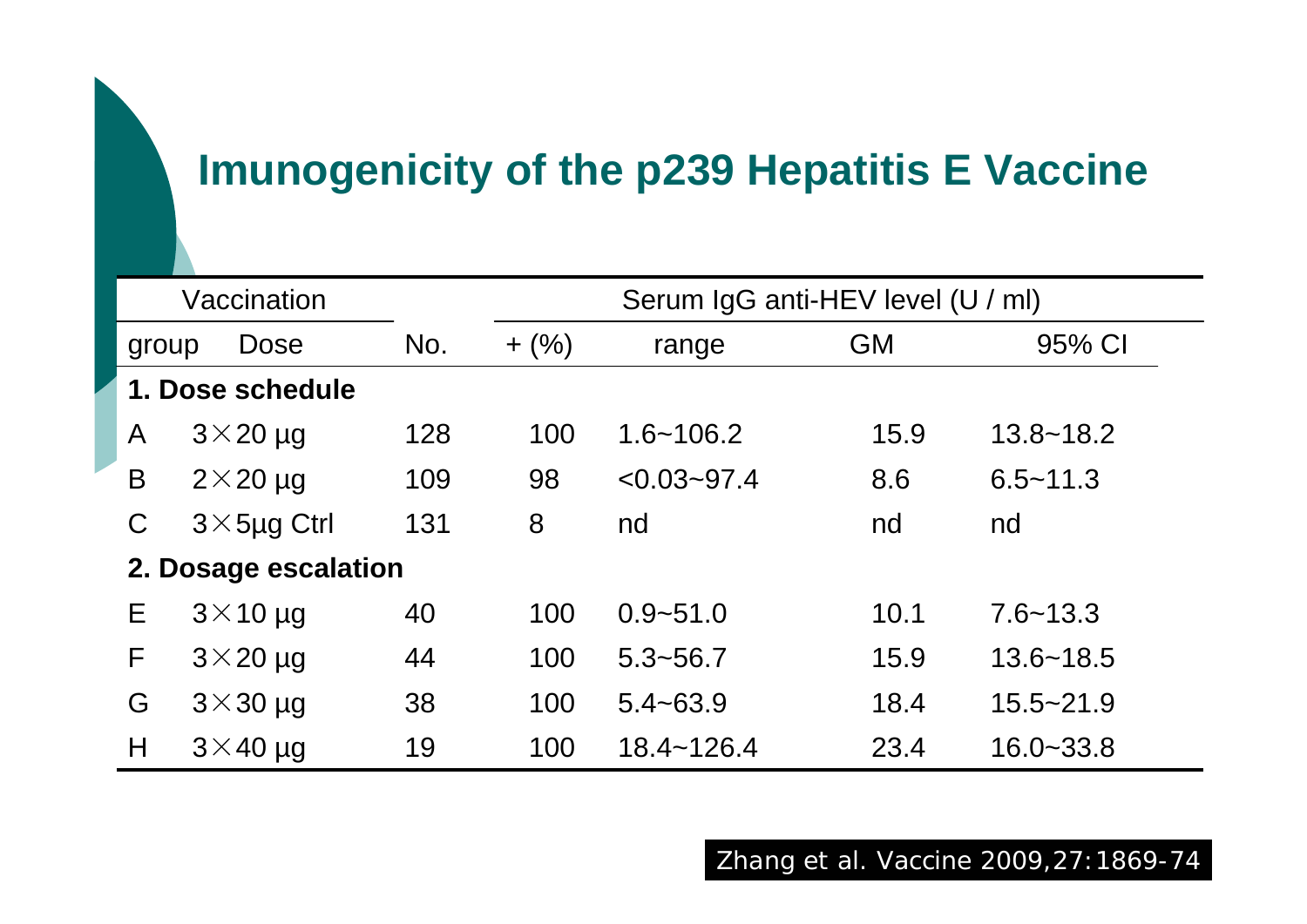## **Anti-HEV IgG level**

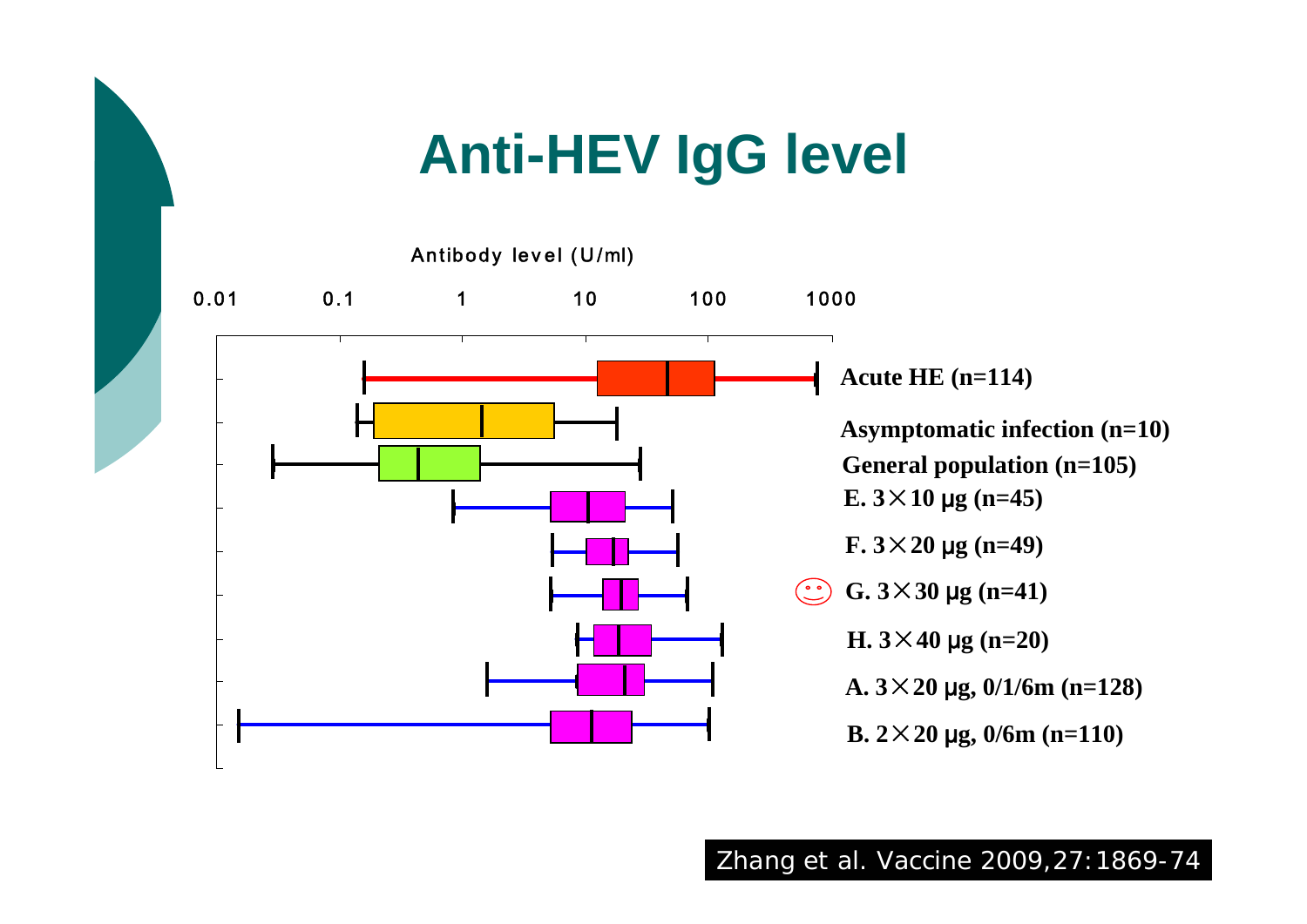### **Occurrence of New Infection**

| Subjects                   |     | <b>Infection Case Identified</b> |                                |  |  |  |  |  |
|----------------------------|-----|----------------------------------|--------------------------------|--|--|--|--|--|
| groups                     | No. | Episodes                         | Efficacy<br>percent $(95\%CI)$ |  |  |  |  |  |
| During vaccination (0m-6m) |     |                                  |                                |  |  |  |  |  |
| $\mathcal{C}$              | 131 | 11                               |                                |  |  |  |  |  |
| B                          | 109 | 10                               |                                |  |  |  |  |  |
| A                          | 128 |                                  | $86.0(18.3 \sim 99.4)$         |  |  |  |  |  |
| After vaccination (7m-13m) |     |                                  |                                |  |  |  |  |  |
| $\mathcal{C}$              | 104 | 9                                |                                |  |  |  |  |  |
| B                          | 78  | 1                                | $85.2 (9.8 \sim 99.3)$         |  |  |  |  |  |
| A                          | 102 |                                  | $88.7(31.0 \sim 99.5)$         |  |  |  |  |  |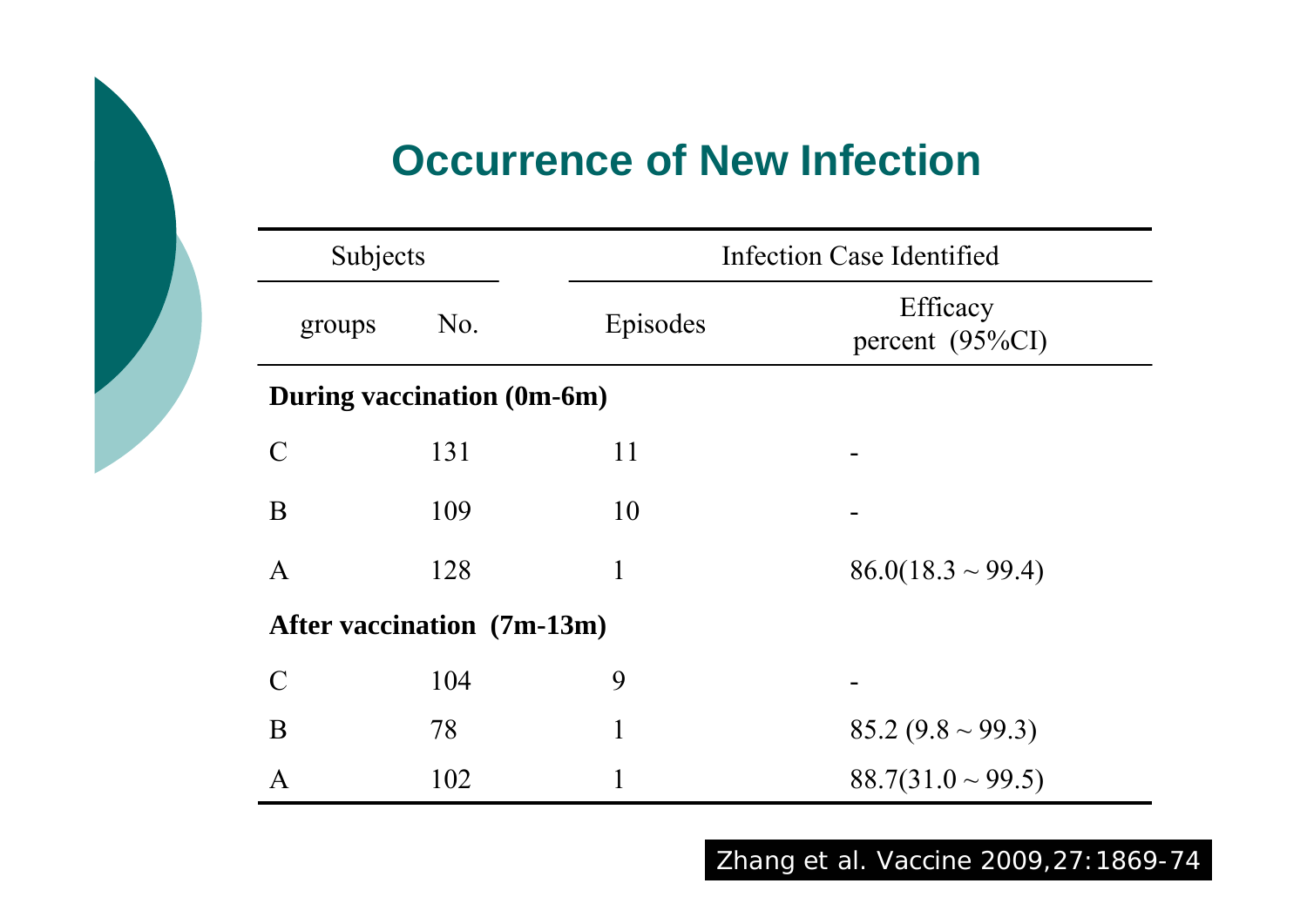### **3. Phase III Clinical Trial**

o Primary end-point

- Efficacy against hepatitis E
- Safety in large scale population
- o Secondary end-point
	- Immunogenicity
	- Antibody persistence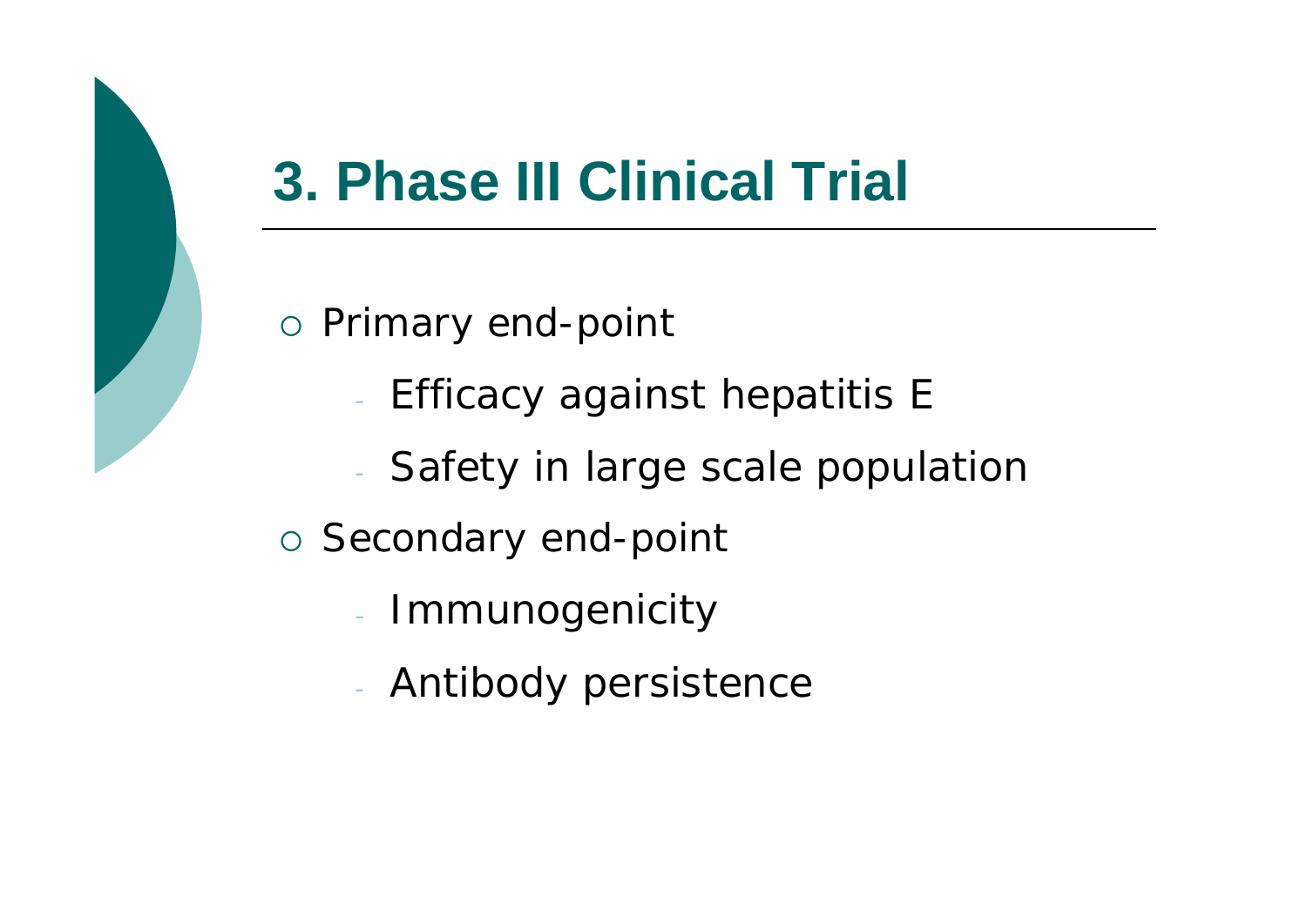### Field for phase III——DT, Jiangsu province







ellow SeaWest

ieil

**ADalian** 

**Shenya** 

Pyon

**Nanjing** 

в

Shanghai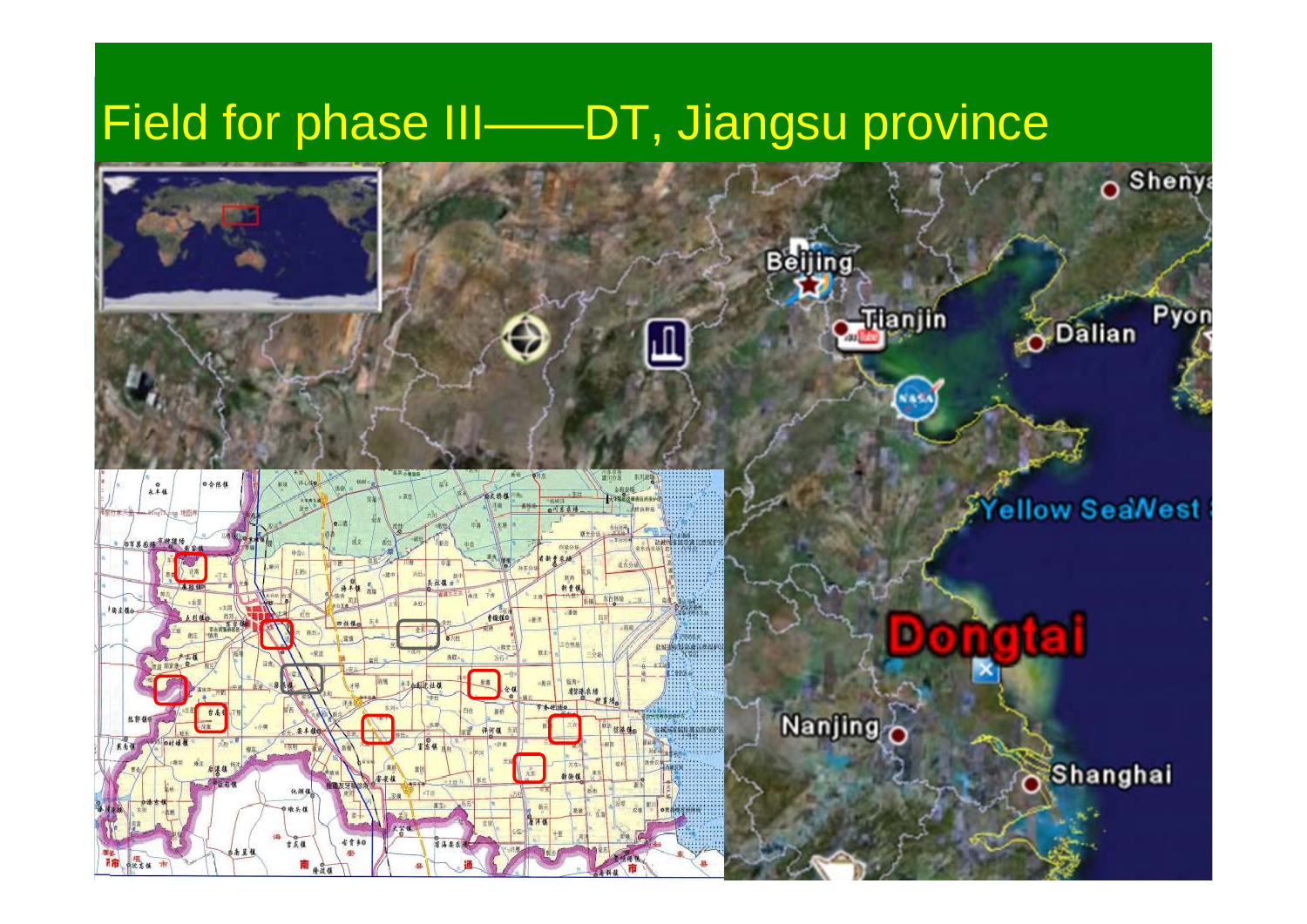### **Establishment of Survey System for Acute Hepatitis in DT**

- $\Omega$ **2006.10~; 8 townships: 310,000 residents**
- $\Omega$ **2007.1~; 10 townships: 480,000 residents**
- ${\bigcirc}$  **Survey point:**
	- Village clinical site
	- Town hospital
	- Country hospital
- $\bigcap$  **Clinical inclusion standard:** 
	- Fatigue or lost appetite ≥3d
- ${\bigcirc}$  **Laboratory diagnosis**
	- ALT
	- IgM anti-HEV
	- Elevation of IgG anti-HEV
	- Serum RT-PCR

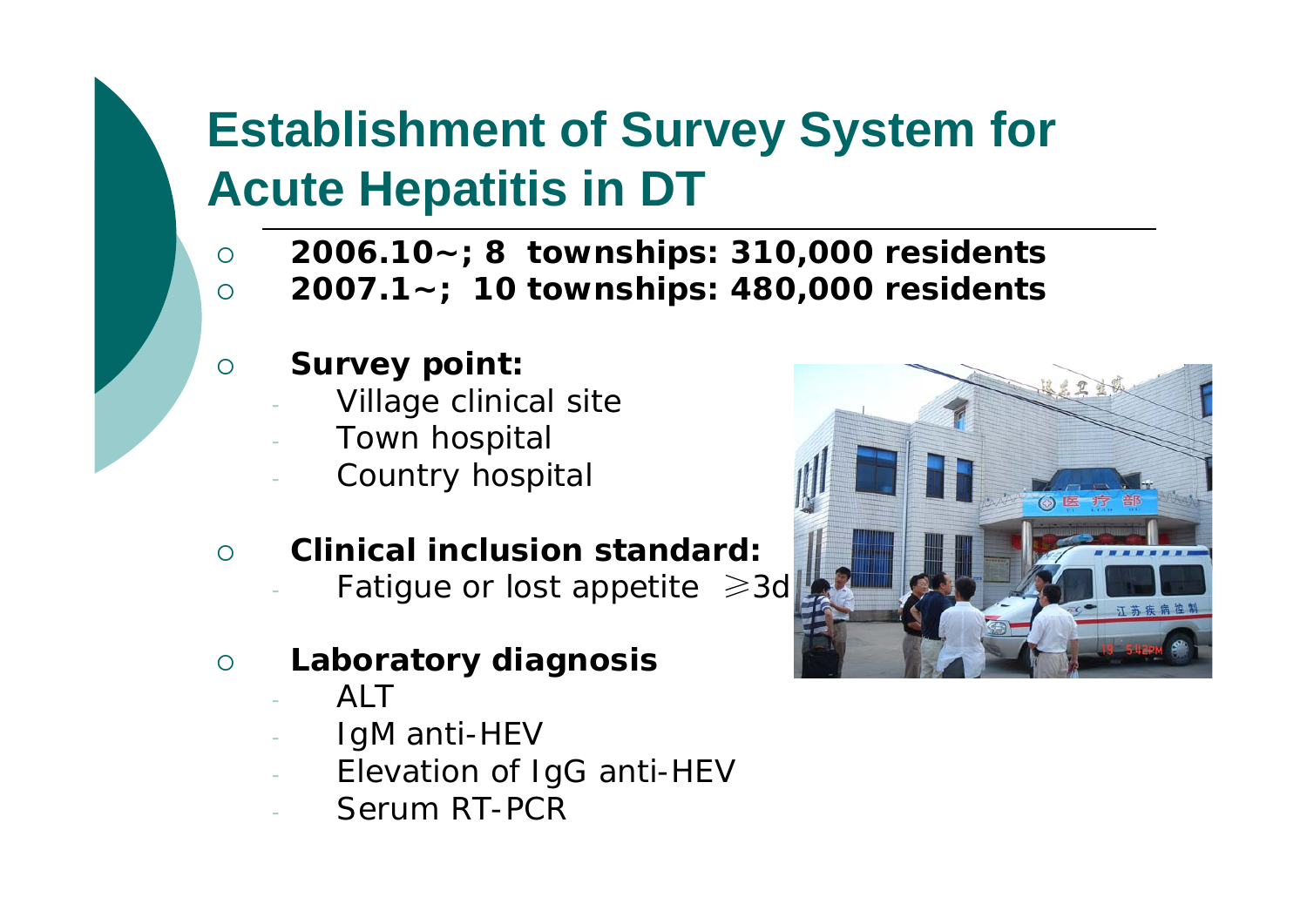## **Phase III Clinical Trial**

#### $\bullet$ **Target subjects age: 16-65**

- $\bullet$  **IIIa:** To confirm vaccine **immunogenicity & safety** for general population. (Volunteers in phase II clinical study were all HEV seronegative subjects.)
- $\bullet$  **IIIb:** To determine **protection efficiency** against hepatitis E over 12 months after completing vaccination course;
- To re-confirm vaccine safety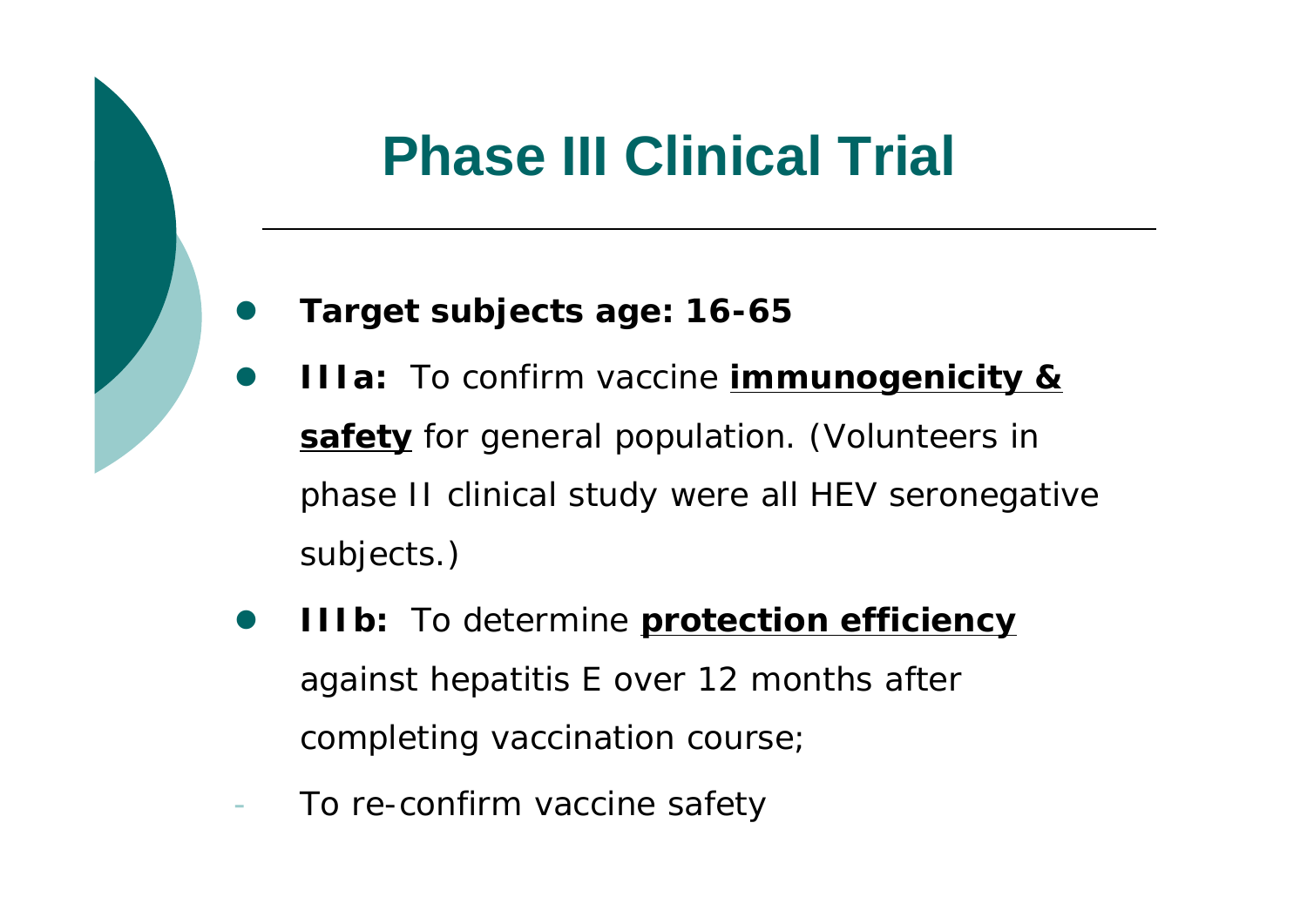### **Sample Size Calculation**

- $\bullet$ **IIIa. 2x ~1000 subjects per group.**
- $\bullet$  **IIIb. 2x ~50,000 subjects per group**
	- $\alpha = 0.05; \ \beta = 0.8$
	- −Efficacy:  $> 80\%$
	- Incidence rate in control group: 3.5 / 10,000
	- −Three doses (complete vaccination) rate: 80%
	- −Cannot be followed up: < 15%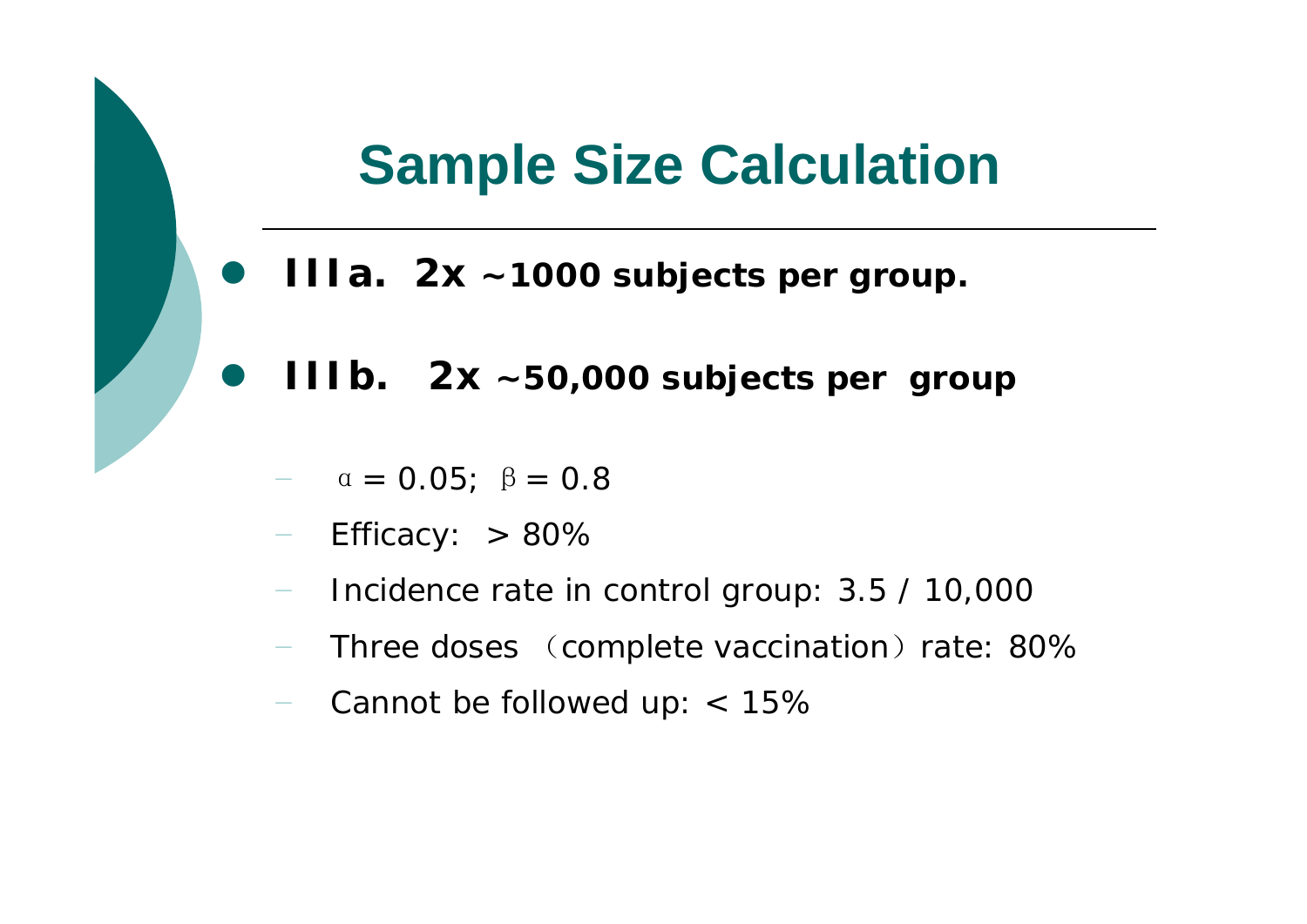### **Study Design – Blinding & Randomization**

- { Placebo: commercial HB vaccine
- **b Blinding: vaccines were labeled with** A/D/K/Y by manufactory, two for HE vaccine, two for HB vaccine
- { Block randomization for vaccine